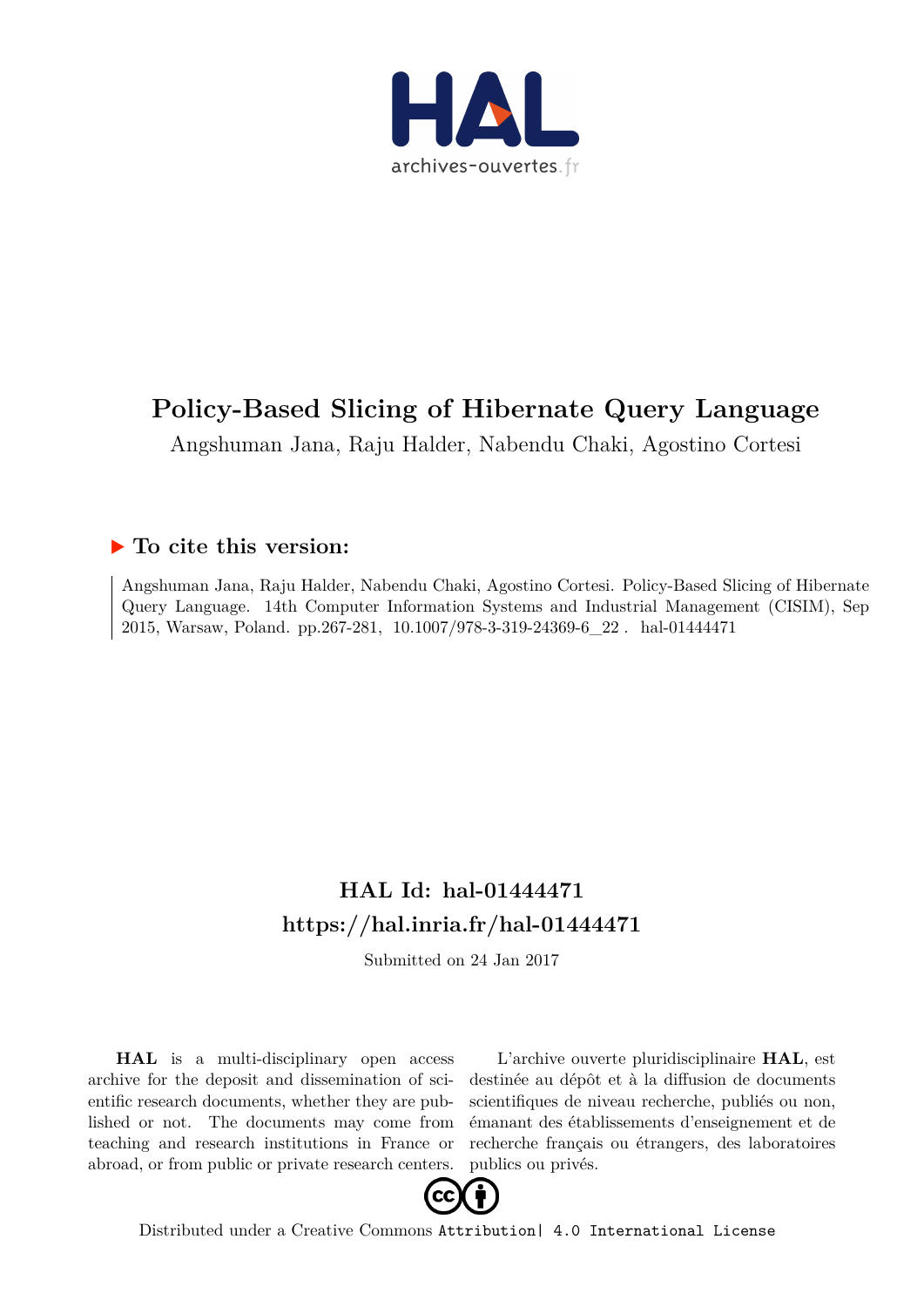## **Policy-based Slicing of Hibernate Query Language**

Angshuman Jana<sup>1</sup>, Raju Halder<sup>1</sup>, Nabendu Chaki<sup>2</sup>, and Agostino Cortesi<sup>3</sup>

<sup>1</sup> Indian Institute of Technology Patna, India, {ajana.pcs13, halder}@iitp.ac.in <sup>2</sup> University of Calcutta, India, nabendu@ieee.org

 $3$  Università Ca' Foscari Venezia, Italy, cortesi@unive.it

**Abstract.** This paper introduces a policy-based slicing of Hibernate Query Language (HQL) based on a refined notion of dependence graph. The policies are defined on persistent objects, rather than transient objects, which are stored in an underlying database. We extend the Class Dependence Graph (ClDG) of object-oriented languages to the case of HQL, and we refine it by applying semantics-based Abstract Interpretation framework. This leads to a slicing refinement of HQL programs, producing more precise slices *w*.*r*.*t*. policies and we refine by using semantics equivalence, according to the Abstract Interpretation framework.

**Key words:** Program Slicing; Hibernate Query Language; Dependence Graphs; Abstract Interpretation

#### **1 Introduction**

Program slicing is a widely used static analysis technique which extracts from programs a subset of statements which is relevant to a given behavior [24]. Some of its worth mentioning applications are debugging, testing, code-understanding, code-optimization, etc. [21, 23]. Many program slicing algorithms are proposed during last four decades, referring to various language paradigms, such as imperative, object-oriented, functional, logical, etc. [9, 22–24]. Recently, [10, 25] extended the slicing approaches to the case of applications interacting with external database states. Various forms of program slicing, like static, dynamic, quasi-static, conditioned, etc. are proposed by tuning it towards specific program analysis aim [23].

Hibernate query language (HQL) is an Object-Relational Mapping (ORM) language which remedies the paradigm mismatch between object-oriented languages and relational database models [2]. Various Session methods are used to convert transient objects into persistent ones by propagating their states from memory to the database (or vice versa) and to synchronize both states when a change is made to persistent objects. HQL has gained popularity to software developers in recent years as it provides a unified platform to develop database applications without knowing much details about the database.

Reduction of software failure rate which may happen due to the frequent change of enterprise policies or customers requirements, always remains a serious challenge in software industry [8]. Let us consider an enterprise scenario where new policies are often defined or existing policies are often modified in order to ensure that the real business-data meet business challenges and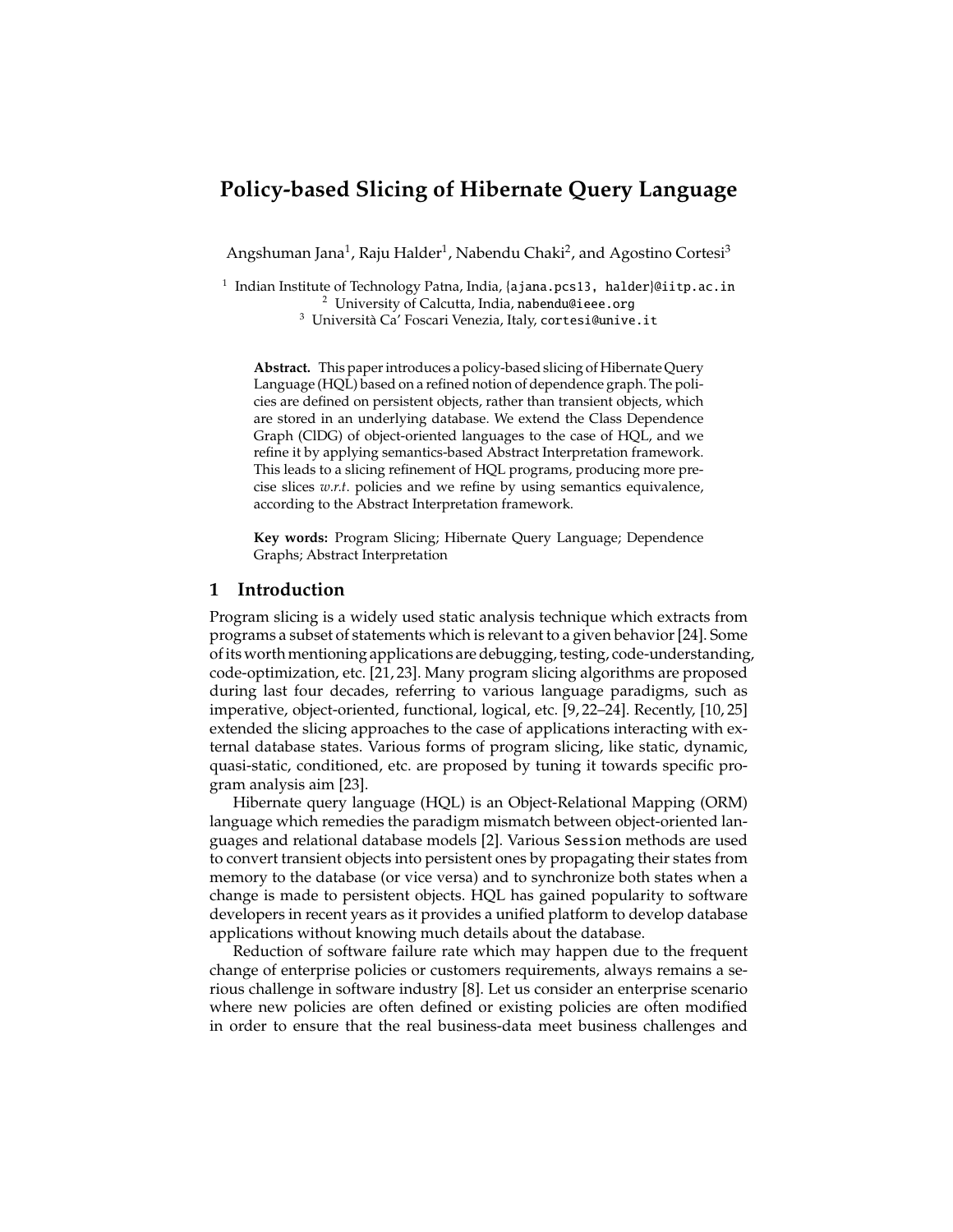goals. This forces software developers to maintain and incorporate appropriate changes to the associated program code even after their deployment in real world. Since new or modified policies may also lead to an inconsistent database state, the identification of inconsistent database parts *w*.*r*.*t*. the policies is also an important issue. This motivates us to propose a slicing framework for HQL programs, aiming at extracting a subset of program statements affecting enterprise-policies defined on underlying databases. Unfortunately none of the existing approaches are directly applicable to the case of HQL where high-level variables interact with database attributes through hibernate (Session) interface – particularly when we slice HQL programs *w*.*r*.*t*. the behavior of persistent objects rather than just transient objects.

The main contributions in this paper are:

- 1. We construct syntax-based dependence graph of HQL, considering (a) intra-class intra-method dependences, (b) intra-class inter-method dependences, (c) inter-class inter-method dependences, and (d) session-database dependences.
- 2. We apply semantics-based analysis to refine syntax-based dependence graphs of HQL. To this aim, we define an abstract semantics of Hibernate Session methods in a relational abstract domain (the domain of polyhedra).
- 3. Finally, we propose a policy-based slicing technique on semantically refined dependence graph.

The structure of the rest of paper is as follows: Section 2 describes a running example. In section 3, we describe the syntax-based dependence graphs of HQL. A semantics-based refinement approach of syntax-based dependence graphs is presented in section 4. Section 5 illustrates the running example. Finally, section 6 concludes the work.

### **2 A Running Example**

Consider an enterprise information system where the HQL program Prog (Figure 1(a)) performs three different operations (select, update, delete) on employees information stored in the database dB (Tables 1(b) and 1(c)) based on the user choice. Observe that the fields *eid*, *jid*, *sal*, *age* of POJO class emp in Prog correspond to the attributes *teid*, *tjid*, *tsal*, *tage* of dB table temp respectively. Similarly the fields *jobid*, *jname*, *jcat*, *maxsl* of POJO class Job in Prog correspond to the attributes *tjobid*, *tjname*, *tjcat*, *tmaxsl* of dB table tjob respectively. This mapping is defined in a configuration file of hibernate framework in XML format. Let us suppose that the company decides to introduce a new policy  $\psi_1$ which respects the consistency of employees salary structure, defined below:

*The salary of employees of age less or equal to 40 cannot have a salary greater than 75% of the maximum salary of the same category.*

The policy is defined on the persistent objects which have permanent representation in the dB. We observe that Prog may violate  $\psi_1$  because statement 16 updates employee's salary without checking his/her age.

Our slicing algorithm will allow us to identify the subset of HQL statements responsible for such policy violation.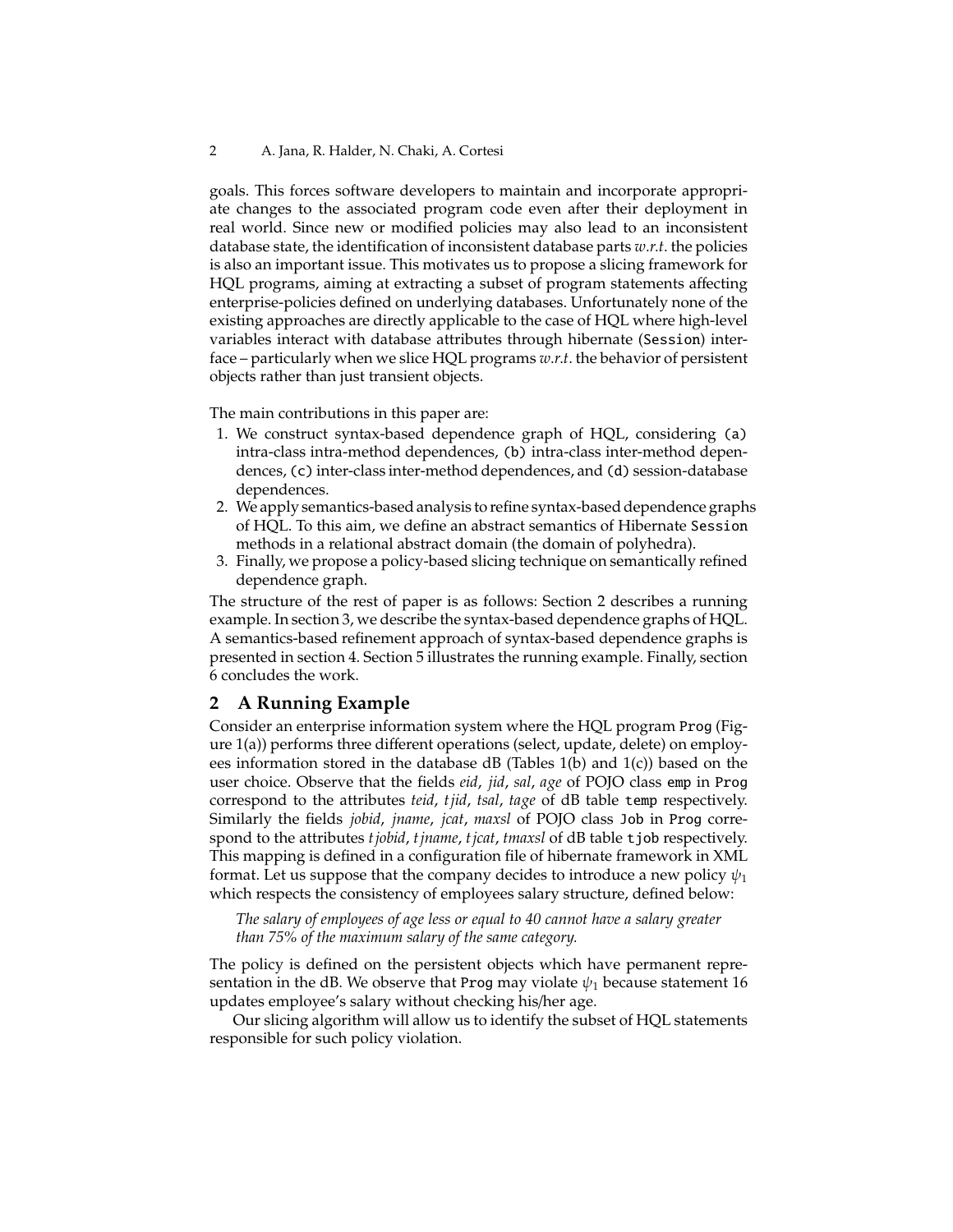|                                                            | 1. class service {                                                                   |              |                           |                                                                                             |  |  |  |
|------------------------------------------------------------|--------------------------------------------------------------------------------------|--------------|---------------------------|---------------------------------------------------------------------------------------------|--|--|--|
| 2.                                                         | public static void main(String arg[]){                                               |              |                           |                                                                                             |  |  |  |
| 3.                                                         | Configuration cfg =new Configuration();                                              |              |                           |                                                                                             |  |  |  |
| 4.                                                         | cfg.Configure("hibernate.cfg.xml");                                                  |              |                           |                                                                                             |  |  |  |
| 5.                                                         | Session ses = (cfg.buildSessionFactory()).openSession();                             |              |                           |                                                                                             |  |  |  |
| 6.                                                         | Transaction $tr = ses\cdot\text{begin}Transaction();$                                |              |                           |                                                                                             |  |  |  |
| 7.                                                         | $int i = (new Scanner(System.in)) . nextInt();$                                      |              |                           |                                                                                             |  |  |  |
| 8.                                                         | $if(i == 1)$                                                                         |              |                           |                                                                                             |  |  |  |
| 9.                                                         | int $id_v = getparam();$                                                             |              |                           |                                                                                             |  |  |  |
| 10.                                                        | List ls = (ses.createQuery("SELECT a.jname from emp e INNER JOIN e.Job a WHERE e.eid |              |                           |                                                                                             |  |  |  |
|                                                            |                                                                                      |              |                           | $=$ :xid").setParameter("xid", id_v)).list();                                               |  |  |  |
| 11.                                                        | Object obj = $(Object)ls$ ;                                                          |              |                           |                                                                                             |  |  |  |
| 12.                                                        | System.out.println((String)obj);                                                     |              |                           |                                                                                             |  |  |  |
| 13.                                                        | $if(i == 2)$                                                                         |              |                           |                                                                                             |  |  |  |
| 14.                                                        | int $id_v = getparam();$                                                             |              |                           |                                                                                             |  |  |  |
| 15.                                                        |                                                                                      |              | int $sal_v = getparam();$ |                                                                                             |  |  |  |
| 16.                                                        |                                                                                      |              |                           | int $r_1$ = (ses.createQuery("UPDATE emp e SET e.sal= e.sal+:xsal WHERE e.eid $\ge$ :xid")  |  |  |  |
|                                                            |                                                                                      |              |                           | .setParameter("xsal",sal_v).setParameter("xid",id_v)).executeUpdate();}                     |  |  |  |
| 17.                                                        | $if(i == 3)$                                                                         |              |                           |                                                                                             |  |  |  |
| 18.                                                        | int $id_v = getparam();$                                                             |              |                           |                                                                                             |  |  |  |
| 19.                                                        | int $r_2$ = (ses.createQuery("DELETE from emp e WHERE e.eid=:xid")                   |              |                           |                                                                                             |  |  |  |
|                                                            |                                                                                      |              |                           | .setParameter("xid",id_v)).executeUpdate();}                                                |  |  |  |
| 20.                                                        | tr.commit();                                                                         |              |                           |                                                                                             |  |  |  |
| 21.                                                        | ses.close();                                                                         |              |                           |                                                                                             |  |  |  |
|                                                            |                                                                                      |              |                           | (a) HQL program Prog                                                                        |  |  |  |
|                                                            |                                                                                      |              |                           |                                                                                             |  |  |  |
| teid                                                       | t jid                                                                                | tsal         |                           |                                                                                             |  |  |  |
| 1                                                          | $\overline{3}$                                                                       | 1200         | tage<br>35                | t jobid t jname<br>t jcat   tmaxsl   tminsl<br>Asst.Prof <sup>IA</sup><br>1<br>3000<br>1000 |  |  |  |
|                                                            |                                                                                      |              |                           | $\overline{\mathsf{C}}$                                                                     |  |  |  |
| 2<br>3                                                     | $\overline{2}$                                                                       | 600          | 28                        | 2<br><b>HR</b><br>1000<br>500                                                               |  |  |  |
| $\overline{4}$                                             | $\overline{4}$                                                                       | 1000<br>2500 | 30                        | 3<br>$Asso. Prof  A 300010002000800$                                                        |  |  |  |
|                                                            | $\overline{1}$                                                                       |              | 45                        | 4<br>Registrar<br>$\overline{B}$                                                            |  |  |  |
| 5                                                          | 1                                                                                    | 1600         | 20                        | 5<br>3000<br>Prof.<br>1000<br>A                                                             |  |  |  |
| (b) Database dB: Table temp<br>(c) Database dB: Table tjob |                                                                                      |              |                           |                                                                                             |  |  |  |

Fig. 1: Running example

## **3 Syntax-based Dependence Graph of HQL**

In this section, we extend the notion of dependence graph representation to the case of HQL. Let us describe its construction using our running example whose dependence graph is depicted in Figure 2. We consider the following three types of dependences in HQL programs:

**Intra-class Intra-method Dependences:**These represent the dependences within the same method of a class, and it follows the Program Dependence Graph-based approach [20]. We denote these dependences by dotted edges. Edges 7 - 13, 7 - 17, 7 - 8, 18 - 19, etc. in Figure 2 are of this type.

**Intra-class Inter-method Dependences:** These represent the dependences between statements of two different methods within same class and are constructed by following System Dependence Graph-based approach [13]. We denote these dependences by long-dash-dotted edges. There is no edge of this type in Figure 2.

#### **Inter-class Inter-method Dependences:**

*Through transient objects.* Inter-class Inter-method dependences occur in OOP when a method in one class calls another method in other class. This is done by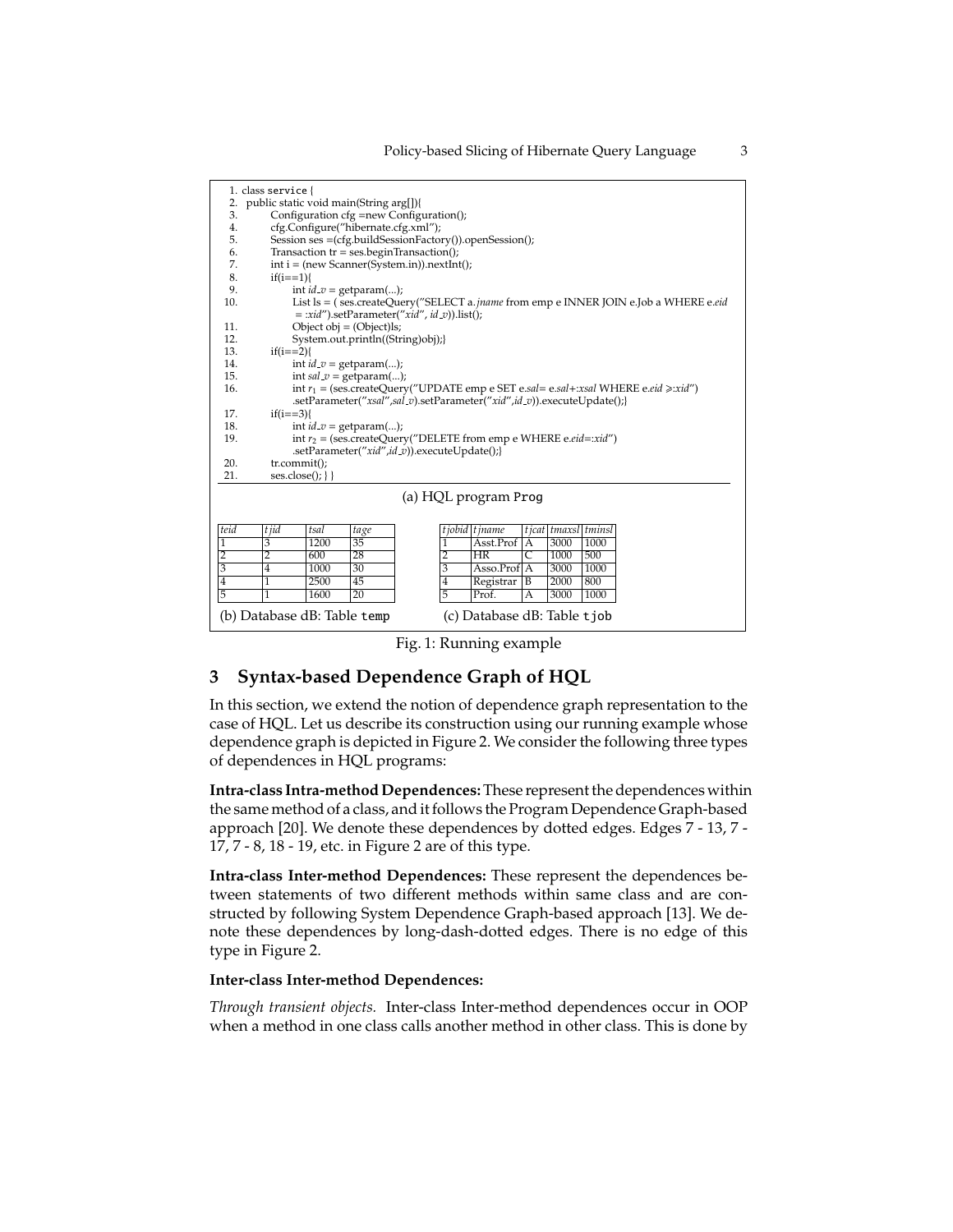calling the method through an object of the called-class. Therefore, additional in-parameters corresponding to the object-fields through which the method is called, must be considered [16]. Note that, in this scenario, a constructor-call during object creation is also a part of the graph which follows the same representation as of other inter-class inter-method calls.We denote these dependences by long-dash-dotted edges (as in the case of Intra-class Inter-method Dependences). Edges 3 - 4, 5 - 21, 6 - 20, 5 - 6, 4 - 5, etc. in Figure 2 are of this type. Observe that node 4 calls "configure()" method on the object "cfg" which is received from node 3. It configures the "cfg" object using "XML" file and acts as a source for newly-configured "cfg" object. For the sake of simplicity, we do not include here the details of the calling scenario at node 4. Similarly, we hide the details of the calling-scenarios at nodes 5 (which creates the session object by calling openSession()), 6 (which creates the transaction object by calling beginTransaction()), 20 (when calling commit()) and 21 (when calling close()) respectively.

*Through session objects.* Various Session methods are used to convert objects from transient state to persistent state and to perform various operations, like select, update, delete on the persistent objects in the database. In other words, Hibernate Session serves as an intermediate way for the interaction between high-level HQL variables and the database attributes. As creation of a Session object implicitly establishes connection with the database, we consider the nodes which create Session objects as the sources of the database (hence databaseattributes). For instance, in Figure 2 the node 5 acts as a source of dB. When Session methods (save(), creatQuery()) are called through Session objects, either a transient object (in case of save()) or an object-oriented variant of SQL statement (in case of createQuery()) are passed as a parameter. For instance, see nodes 10, 16, 19. The presence of HQL variables in the parameter which have mapping with database attributes leads to a number of dependences shown by dash-lines between 5 - 10, 5 - 16 and 5 - 19. We call such dependences as session-database dependences. These edges are labeled with usedand defined- HQL variables present in the parameter. For instance, in case of "obj" passed to save(), all database attributes corresponding to object fields act as defined variables. Similarly, in case of update and delete as parameters in the createQuery(), the variables in the WHERE clause act as used variables and the variables in the action part act as defined variables. In case of select, all variables in the parameter act as used variables.

Observe that for the sake of simplified representation, we hide the detail calling scenario of "createQuery()" by nodes 10, 16, 19. The edges connecting node 5 and dB indicates the propagation and synchronization of memory and database states. Although we connect node 4 with XML file "hibernate.cfg.xml" by an edge, it has no role in slicing and we may omit it also.

## **4 Semantics-based Refinement of HQL Dependence Graphs**

The syntax-based dependence graphs represent dependences based on the syntactic presence of a variable in the definition of another variables. However, this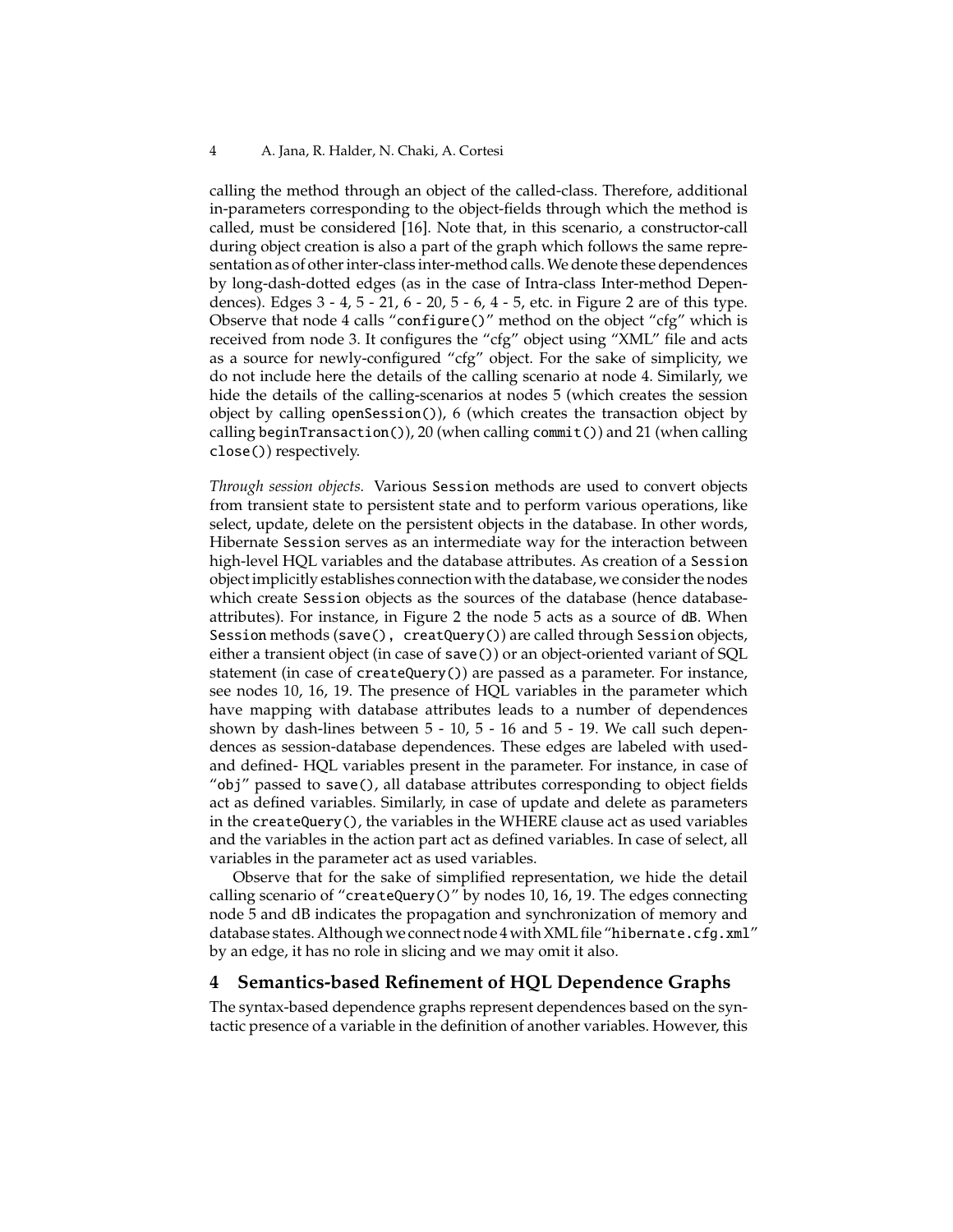

Fig. 2: Dependence Graph of the class "service" (Figure 1)

is not the case always if we focus on the actual values instead of variables. For instance, although the expression " $e = x^2 + 4w \mod 2 + z$ " syntactically depends on *w*, semantically there is no dependency as the evaluation of "4*w* mod 2" is always zero. This motivate researchers towards semantics-based dependence computation [12, 17].

In [12], authors applied three notions: Semantic relevancy, Semantic datadependences and conditional dependences. This leads to a refinement of syntaxbased dependence graphs into more refined semantic-based dependence graphs, producing more precise slices.

The extension of these notions to the case of HQL is not straight-forward because of the existence of transient objects, persistent objects and Session methods. Therefore, we have to treat transient objects and persistent objects differently when we apply these semantics-based computations to HQL.

In the rest of this section, we use the following: Let Var and Val be the set of variables and the domain of values. The set of states is defined as  $\Sigma = \text{Var} \mapsto$ Val<sub>⊥</sub>, where by Val<sub>⊥</sub> we denote Val∪{⊥} and ⊥ is undefined value.

#### **4.1 Semantic relevancy of HQL statements** *w*.*r*.*t* **policies**

Consider the following HQL statement on the POJO class Cls which corresponds to the database table Tab in Figure 3(a).

 $Q =$  ses. CreateQuery(UPDATE Cls SET  $age = age + 1$  WHERE  $age \le 60$ ). executeUpdate()

Consider a company policy  $\psi_2$  (defined on Tab) which says that employees ages must belong to the range 18 and 62 (*i.e.*  $18 \leq$  *tage*  $\leq$  62). We denote by  $\sigma_D$  the state of the database *D* which includes the state of Tab. The semantics<sup>4</sup> of Q in  $\sigma_D$ , *i.e.*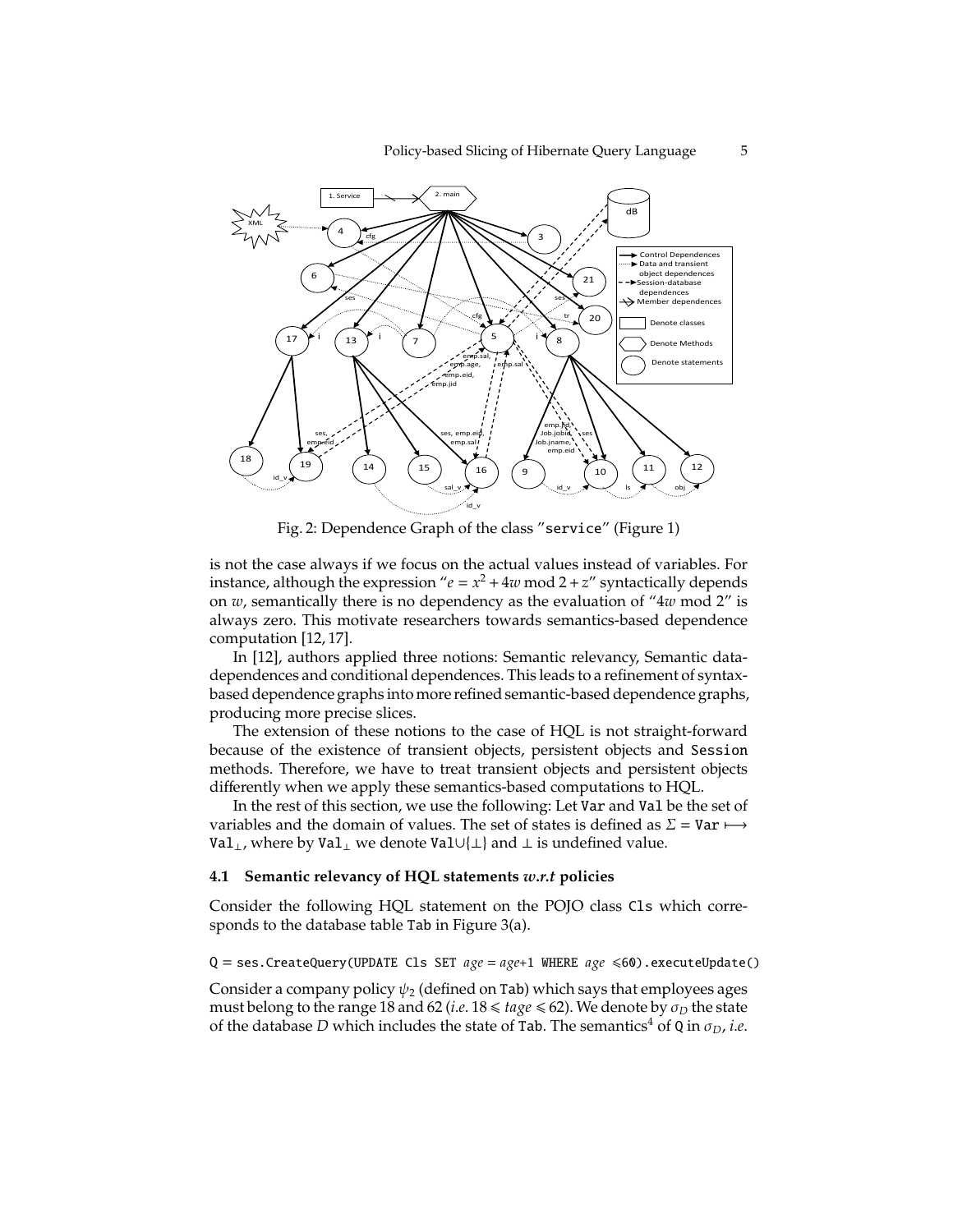

Fig. 3: Concrete and Abstract Query Semantics.

*S*[[Q]] $\sigma$ <sub>*D*</sub> yields the result shown in Figure 3(b). We observe that the policy  $\psi_2$  is satisfied before and after the execution of Q, *i.e.*  $\psi_2(\sigma_D) = \psi_2(S[\![\mathbb{Q}]\!] \sigma_D)$ . Therefore, *Q* is *irrelevant w.r.t.*  $\psi_2$ , assuming  $\sigma_D$  is the only state that occurs at the program point of *Q*.

Although this example is trivial to compute the irrelevancy of Q in concrete domain, in case of very large database (or even when database state depends on run-time inputs) the irrelevancy can be computed in an abstract domain of interest following the Abstract Interpretation framework [6]. The Abstract Interpretation framework is a semantics-based overapproximation technique to infer program's behavior during static time. The aim is to lift concrete semantics to an abstract setting by replacing concrete values by suitable properties of interest, and simulating the concrete operations by sound abstract operations. The mapping between concrete semantics domain (D *c* ) and abstract semantics domain (D<sup>*a*</sup>) is formalized by Galois Connection  $\langle D^c, \alpha, \gamma, D^a \rangle$ , where  $\alpha : D^c \to D^a$ and  $\gamma : D^a \to D^c$  represent concretization and abstraction functions respectively.

To illustrate, let us consider the abstract domain of intervals. The abstract table Tab<sup>#</sup> corresponding to Tab in the domain of intervals is shown in Table 3(c). The corresponding abstract state which includes Tab<sup>#</sup> is denoted by  $\sigma_I^{\sharp}$ *D* . The abstract semantics  $S^{\sharp} \llbracket \mathsf{Q}^{\sharp} \rrbracket$  $\sigma^{\sharp}_{D}$  where  $\mathsf{Q}^{\sharp}$  is

Ses.CreateQuery (UPDATE Cls<sup>#</sup> SET  $_{age}^{\sharp} =_{age}^{\sharp} + [1,1]$  WHERE  $_{age}^{\sharp} \leq^{\sharp}$ [60,60]).executeUpdate() yields the abstract result depicted in Figure 3(d). We observe that  $\psi_2(\sigma^\sharp_I)$  $_{D}^{*}$ ) =  $\psi_2(S^\sharp \llbracket \mathtt{Q}^\sharp \rrbracket \sigma_I^\sharp$ *D* ). By following [11], we can prove the soundness, *i*.*e*.

$$
(\psi_2(\sigma_D^{\sharp}) = \psi_2(S^{\sharp} \llbracket \mathbf{Q}^{\sharp} \rrbracket \sigma_D^{\sharp})) \implies \forall Q \in \gamma(Q^{\sharp}), \forall \sigma_D \in \gamma(\sigma_D^{\sharp}) : \psi_2(\sigma_D) = \psi_2(S \llbracket \mathbf{Q} \rrbracket \sigma_D)
$$

where  $\gamma$  is the concretization function [6].

There exist various relational and non-relational abstract domain in the abstract interpretation framework. The efficiency and preciseness of static analysis

<sup>&</sup>lt;sup>4</sup> Interested readers may refer [11] for more details on concrete and abstract semantics of query languages.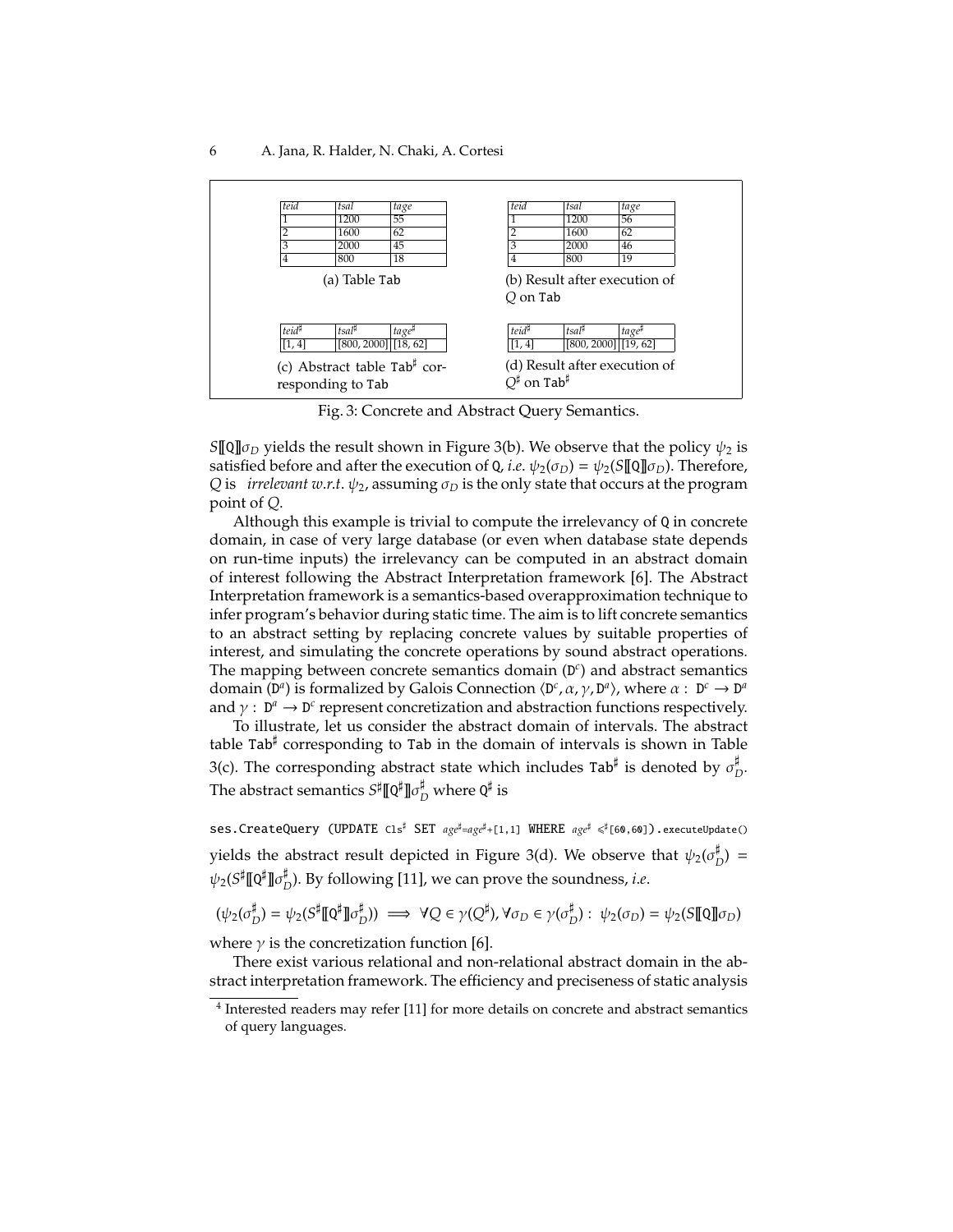vary depending on the abstract domain chosen [6]. As our objective is to consider enterprise policies on database, we choose a relational abstract domain – the domain of polyhedra [7] – to compute semantic relevancy of HQL code.

**Domain of Polyhedra.** Convex polyhedra are regions of some *n*-dimensional space  $\mathbb{R}^n$  that are bounded by a finite set of hyperplanes. Let  $\vec{x} = \langle x_1, x_2, \ldots, x_n \rangle$ and  $\vec{v} = \langle v_1, v_2, \dots, v_n \rangle \in \mathbb{R}^n$  be the program variables of real numbers and an *n*-tuple (vector) of real numbers. By  $\beta = \vec{v} \cdot \vec{x} \otimes c$  where  $\vec{v} \neq \vec{0}$ ,  $c \in \mathbb{R}$ ,  $\otimes \in \{\neq, \geq\},$ we denote a set of linear restraints over R*<sup>n</sup>* . Given a set of linear restraints β on  $\mathbb{R}^n$ , a set of solutions or points {*σ*|*σ*  $\models$  *β*} defines the polyhedron P = (*β*, n). We denote this set of points by  $\gamma(p)$  [4, 7].

Let p be a set of all polyhedra on  $\mathbb{R}^n$ . We define a complete lattice  $L_A =$  $\langle \mathfrak{p}, \sqsubseteq, \emptyset, \mathbb{R}^n, \sqcup, \sqcap \rangle$  where  $\emptyset$  and  $\mathbb{R}^n$  are bottom and top elements respectively. Given  $P_1$ ,  $P_2 \in \mathfrak{p}$ :  $P_1 \sqsubseteq P_2 \Rightarrow \gamma(P_1) \subseteq \gamma(P_2)$ ,  $P_1 \sqcap P_2 \Rightarrow \gamma(P_1) \cap \gamma(P_2)$  and  $P_1 \sqcup P_2$ returns convex polyhedron hull which is the least polyhedron covering both  $P_1$  and  $P_2$  [4]. Various operations of convex polyhedra are emptiness checking, projection, *etc* [4].

Given a complete lattice  $L_C = \langle \wp(\text{Val}) \rangle \subseteq L$ , Val,  $\cup$ ,  $\cap$  of the concrete domain of values Val, the correspondence between concrete and abstract domains is formalized by Galois Connection  $\langle L_C, \alpha, \gamma, L_A \rangle$  where  $\alpha$  and  $\gamma$  are abstraction and concretization functions respectively [6].

**Abstract semantics.** The transition relation is defined as  $\mathscr{T}$ : Com  $\times$  p  $\rightarrow \varphi(\mathfrak{p})$ where Com is the set of commands and p is the set of all polyhedra. It defines the abstract semantics of a command in the domain of polyhedra by specifying how application of a command on a polyhedron results into a set of new polyhedra.

*Example 1.* **(Assignment)** Given P=( $\beta$ , n)=( $\{x \ge 3, y \ge 2\}$ , 2). The transition semantics of assignment statement  $x := x + y$  is defined as:  $\mathscr{T}[\![x := x + y]\!]$ P = {P'} where  $P' = (\{x - y \ge 3, y \ge 2\}, 2)$ .

*Example 2.* **(Test)** Given P=  $(\beta, n)$ =  $({x \ge 4, y \ge 3}, 2)$ . The transition semantics of boolean expression  $x \ge 10$  is defined as:  $\mathcal{T} [ \mathbf{I} \mathbf{X} \ge 10 ] ]$ P = {P<sub>T</sub>, P<sub>F</sub>} where

*P*<sup>*T*</sup> = ({ *x* ≥ 10, *y* ≥ 3 }, 2) and P<sup>*F*</sup> = ({ *x* ≥ 4, −*x* ≥ −9, *y* ≥ 3 }, 2).

We are now in position to define abstract transition semantics of Hibernate Session methods. We denote the abstract syntax of Session methods by triplet  $\langle C, \phi, \text{OP} \rangle$  where OP is the operation to be performed on a set of tuples satisfying  $\phi$  in database tables corresponding to a set of classes C. The condition  $\phi$  is a first order logic formula. Four basic OP that cover a wide range of operations are SAVE, UPD, DEL, and SEL [5].

 $-\langle C,\phi, \texttt{SAVE}(\texttt{obj})\rangle = \langle \{c\}, \texttt{false}, \texttt{SAVE}(\texttt{obj})\rangle$ : Stores the state of the object obj in the database table *t*, where *t* corresponds to the POJO class *c* and obj is the instance of  $c$ . The pre-condition  $\phi$  is *false* as the method does not identify any existing tuples in the database.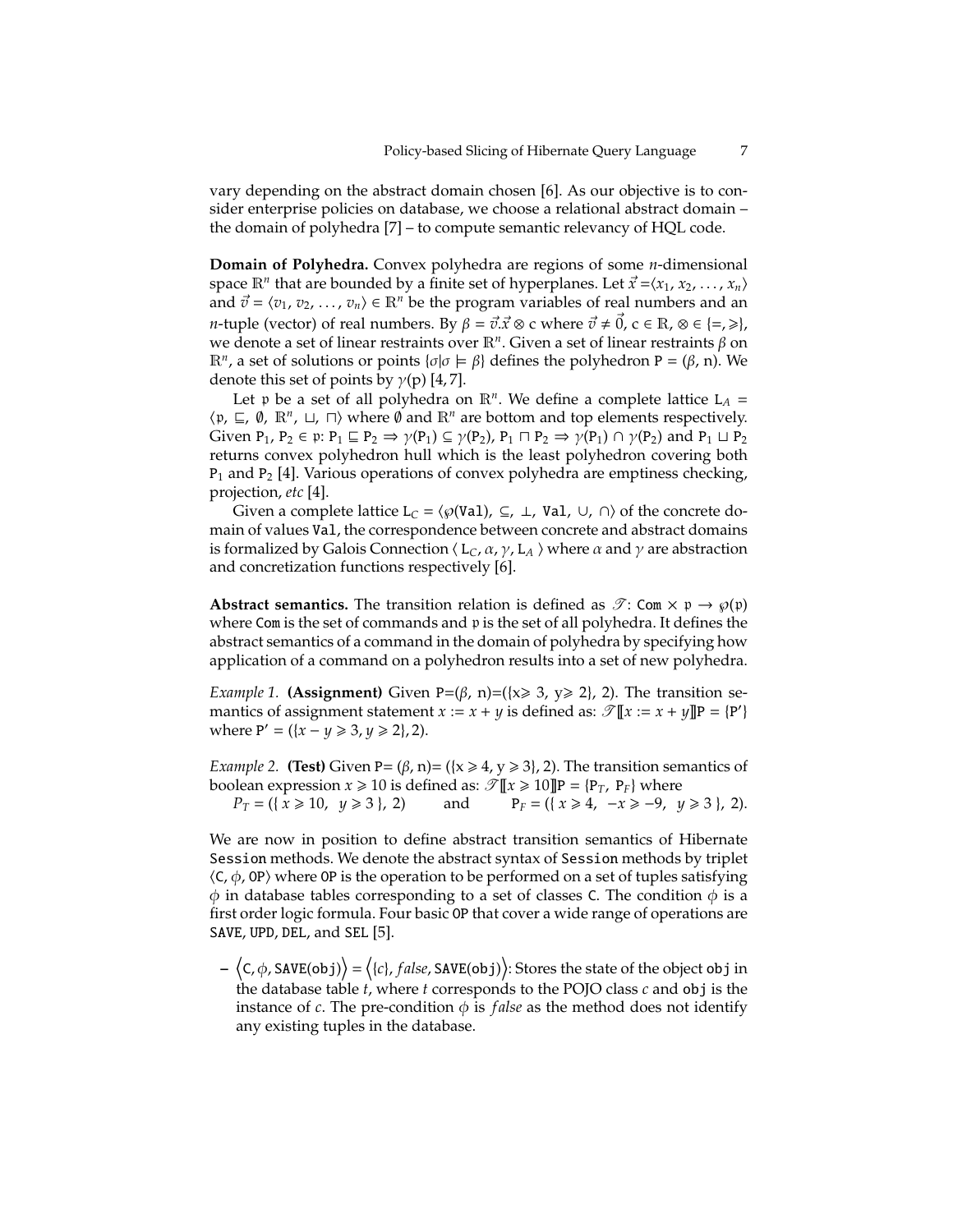#### 8 A. Jana, R. Halder, N. Chaki, A. Cortesi

- $\langle$  C, φ, UPD(*x*<sup>,</sup>, e*x̃p*))= $\langle$ {c}, φ, UPD( $\vec{\sigma}$ , e*x̃p*)): Updates the attributes corresponding to the class fields  $\vec{x}$  by  $e\vec{x}p$  in the database table *t* for the tuples satisfying  $\phi$ , where *t* corresponds to the POJO class *c*.
- $-\langle {\mathsf{C}},\phi,{\mathtt{DEL}}(\rangle)\!\!=\!\!\overline{\langle\{\mathsf{c}\},\phi,{\mathtt{DEL}}(\rangle\!\}}\!:\!$  Deletes the tuples satisfying  $\phi$  in  $t$ , where  $t$  is the database table corresponding to the POJO class *c*.
- $\langle$  C, φ, SEL $(f(e\vec{xp'}), r(\vec{h}(\vec{x})), \phi', g(e\vec{x}p))\rangle$ : Selects information from the database tables corresponding to the set of POJO classes C, and returns the equivalent representations in the form of objects. This is done only for the tuples satisfying φ. As of [11], we denote by g, h, r, f, φ' the GROUP BY, Aggregate Functions, DISTINCT/ALL, ORDER BY, and HAVING clause respectively.

Observe that as SAVE(), UPD() and DEL() always target single class, the set C is a singleton {*c*}. However, C may not be singleton in case of SEL().

As there is a correspondence between HQL variables and database attributes, we define the transition semantics  $\mathcal{T}_{hal}$  of Hibernate Session methods in terms of the transition semantics  $\mathcal{T}_{\text{Sql}}$  in the corresponding database domain as follows:

$$
\mathcal{T}_{half}[[\langle C, \phi, \text{OP}\rangle]] = \begin{cases} \mathcal{T}_{\text{sq}}[[\langle T, \phi_d, \text{OP}_d\rangle]] \\ \text{if } C = \{c_1, \ldots, c_n\} \land (\forall i \in 1 \ldots n. t_i = \text{Map}(c_i)) \land T = \{t_1, t_2, \ldots, t_n\}. \\ \perp \quad \text{otherwise.} \end{cases}
$$

Map() is a function which maps any HQL component into an equivalent database component involving only database tables and attributes. Thus,  $\phi_d = \text{Map}(\phi)$ ,  $OP_d = MapOP$ ) are the condition-part (WHERE clause) and the database operations (UPDATE, DELETE, INSERT, SELECT) defined on the underlying database.

*Example 3.* Consider Figure 3 and the following Session method:

*mupd* ::= ses.CreateQuery (UPDATE Cls SET *sal* <sup>=</sup> *sal*+100 WHERE *age* <sup>&</sup>gt;30).executeUpdate()

The equivalent abstract syntax is  $\langle$ {Cls}, *age*  $\geq$  30, UPD( $\langle$ sal),  $\langle$ sal + 100 $\rangle$ )). The function Map(*mupd*) converts *mupd* into an equivalent database operation whose abstract syntax is  $\langle$ [Tab], *tage*  $\geq$  30, UPDATE( $\langle$ *tsal*),  $\langle$ *tsal* + 100 $\rangle$ ) $\rangle$  where

$$
Map({Cls}) = {Tab}, \qquad Map(age \ge 30) = tage \ge 30,
$$
  

$$
Map(UPD(\langle sal \rangle, \langle sal + 100 \rangle)) = UPDATE(\langle tsal \rangle, \langle tsal + 100 \rangle))
$$

Let us define abstract transition semantics of four different database operations corresponding to the four aforementioned Session methods in the domain of polyhedra.

#### **1. Update:**

$$
\mathcal{T}_{hql}[[\langle \{c\}, \phi, \text{UPDATE}(\vec{x}, e\vec{xp}) \rangle]]\mathbf{P} = \mathcal{T}_{\text{sq}}[[\langle \{t\}, \phi_d, \text{UPDATE}(\vec{x}_d, e\vec{xp}_d) \rangle]]\mathbf{P} = \{P'_T, P_F\}
$$

where

 $P_T = (P \sqcap \phi_d).$  $\overline{\mathsf{P}'_{\gamma}}$  $\mathcal{T}_T = \mathscr{T}_{\text{sq}}$ *l*[[UPDATE( $\vec{x_d}$ ,  $e\vec{x}p_d$ )]]P<sub>*T*</sub> =  $\mathscr{T}_{\text{sq}}$ *l*[[ $\vec{x_d}$  :=  $e\vec{x}p_d$ ]]P<sub>*T*</sub>.  $P_F = (P \sqcap \neg \phi_d).$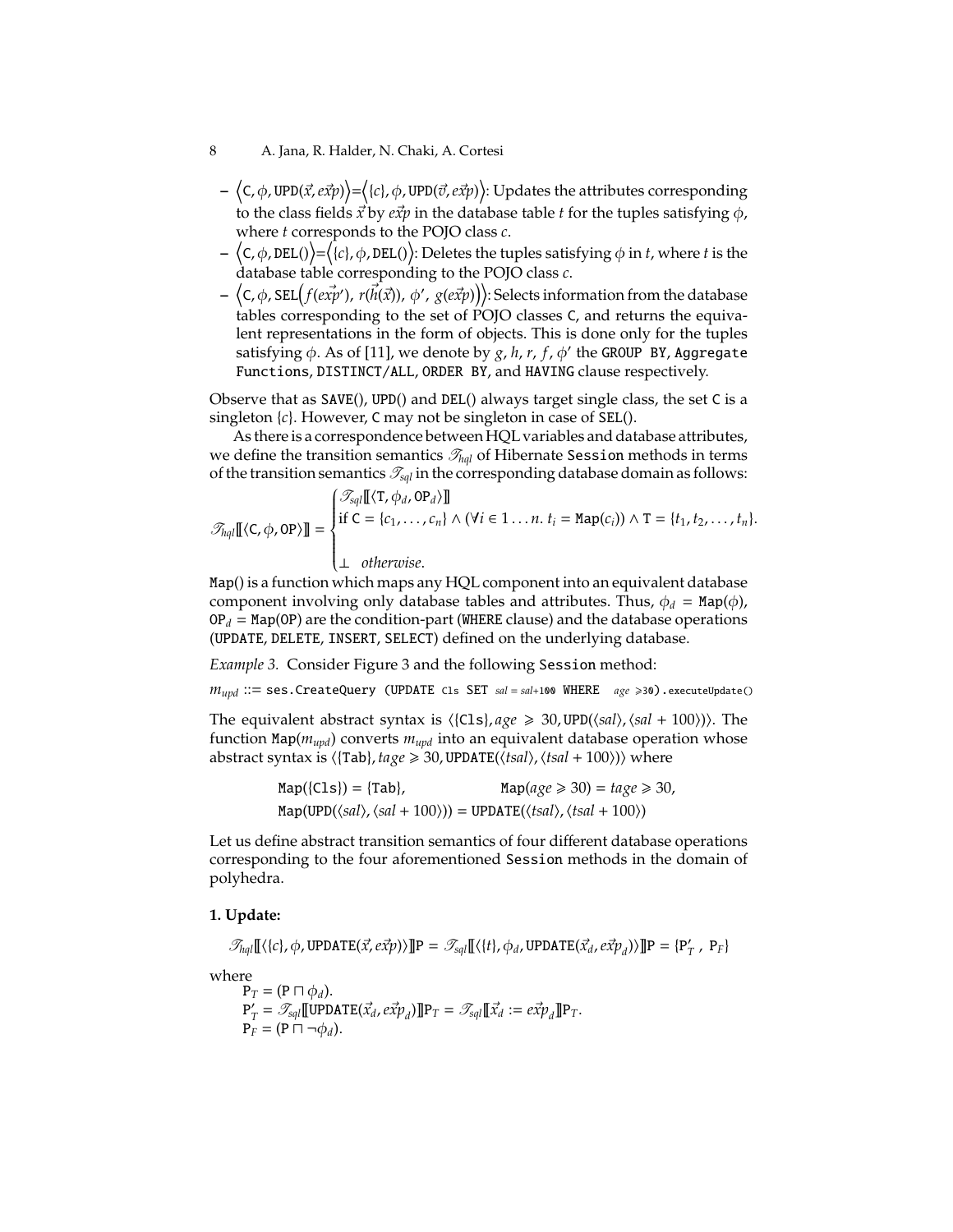By the notation  $\vec{x}_d := e\vec{x}p_d$  we denote  $\langle x_1 := exp_1, x_2 := exp_2, \ldots, x_n := exp_n \rangle$  where  $\vec{x}_d = \langle x_1, x_2, \dots, x_n \rangle$  and  $e\vec{x}p_d = \langle exp_1, exp_2, \dots, exp_n \rangle$ , which follow transition semantic definition for assignment statement.

*Example 4.* Consider table Tab in Figure 3(a). The abstract representation of Tab in the form of polyhedron is:

$$
P = \langle \{teid \ge 1, -teid \ge -4, tsal \ge 800, -tsal \ge -2000, tag \in \ge 18, -tag \in \ge -62\}, 3 \rangle
$$

Consider the following Session method defined on class Cls:

*m*<sub>*upd</sub>* ::= ses.CreateQuery (UPDATE Cls SET *sal* = *sal*+100 WHERE a*ge* ≥30).executeUpdate().</sub>

The equivalent abstract syntax is  $\langle$ {Cls}, *age* ≥ 30, UPD( $\langle$ sal),  $\langle$ sal + 100))). The abstract transition semantics of  $m_{\mu\nu}$  on P is:

$$
\mathcal{F}_{hql}[\![m_{upd}]\!] \mathbf{P} = \mathcal{F}_{hql}[\![\langle\{C1s\}, age \geq 30, \text{UPD}(\langle sal \rangle, \langle sal + 100 \rangle)\rangle]\!] \mathbf{P}
$$
\n
$$
= \mathcal{F}_{sql}[\![\langle\{Tab\}, tag \geq 30, \text{UPDATE}(\langle tsal \rangle, \langle tsal + 100 \rangle)\rangle]\!] \mathbf{P} = \{\mathbf{P}'_T, \mathbf{P}_F\} \text{ where}
$$
\n
$$
\mathbf{P}'_T = \langle\{teid \geq 1, -teid \geq -4, tsal \geq 900, -tsal \geq -2100, tag \geq 30, -tag \geq -62\}, 3 \rangle.
$$

P*<sup>F</sup>* =h{*teid* > 1,−*teid* > −4, *tsal* > 800,−*tsal* > −2000, *tage* > 18,−*tage* > −29}, 3i.

**2. Delete:**  $\mathcal{T}_{sal}[\{\langle t\}, \phi_d, \text{DELETE}(\mathcal{E})\}]$ P = {(P  $\Box \neg \phi_d$ )}

*Example 5.* Consider the following Session method:

 $m_{del}$  ::=ses.CreateQuery (DELETE from Cls WHERE  $age \ge 30$ ).executeUpdate().

The transition semantics of *mdel* on P is:

$$
\mathcal{F}_{hql}[\![m_{del}]\!] \mathbf{P} = \mathcal{F}_{hql}[\![\langle\{\texttt{cls}\}, age \geq 30, \texttt{DEL}() \rangle] \!] \mathbf{P}
$$
\n
$$
= \mathcal{F}_{sql}[\![\langle\{\texttt{Tab}\}, tage \geq 30, \texttt{DELETE}() \rangle] \!] \mathbf{P}
$$
\n
$$
= \{P \sqcap \neg (tage \geq 30) \} = \{P'\} \quad where
$$

P <sup>0</sup> = h{*teid* > 1,−*teid* > −4, *tsal* > 800,−*tsal* > −2000, *tage* > 18,−*tage* > −29}, 3i

**3. Insert:** Let  $\vec{x}$  be the fields of a class *c*. Given an object obj of *c*, suppose  $\vec{v}$  be the values in  $\vec{x}$  of the object. The transition relation is defined as

$$
\mathcal{T}_{half}[[\langle \{c\}, false, \texttt{SAVE}(obj)\rangle]]\mathbf{P} = \mathcal{T}_{\text{sq}}[[\langle \{t\}, false, \texttt{INSERT}(attribute(t), \vec{v})\rangle]]\mathbf{P} = \{\mathbf{P}'\}
$$

where  $P' = P \sqcup \{attribute(t) = \vec{v} \mid \vec{v} \in \mathbb{R}^n\}.$ 

*Example 6.* Let obj be an object of POJO class Cls in Figure 3 whose fields  $\vec{x}$  =  $\langle$ *eid*, *sal*, *age* $\rangle$  are set to values  $\vec{v}$  =  $\langle$ 5, 600, 35 $\rangle$ . Consider the following Session method *mins* ::= ses.save(obj). The transition semantics is:

$$
\mathcal{F}_{hql}[\![m_{ins}]\!] \mathbf{P} = \mathcal{F}_{hql}[\![\langle\{\text{cls}\}, \text{false}, \text{SAVE}(\text{obj})\rangle]\!] \mathbf{P}
$$
  
= 
$$
\mathcal{F}_{sql}[\![\langle\{\text{Tab}\}, \text{false}, \text{INSERT}(\langle \text{teid}, \text{tsal}, \text{tage}\rangle, \langle 5, 600, 35 \rangle)\}]\!] \mathbf{P} = \{\mathbf{P}'\}
$$

where P' = P  $\sqcup$  {*teid* = 5, *tsal* = 600, *tage* = 35} =  $\langle$ {*teid* ≥ 1, −*teid* ≥ −5, *tsal* ≥ 600,−*tsal* > −2000, *tage* > 18,−*tage* > −62}, 3i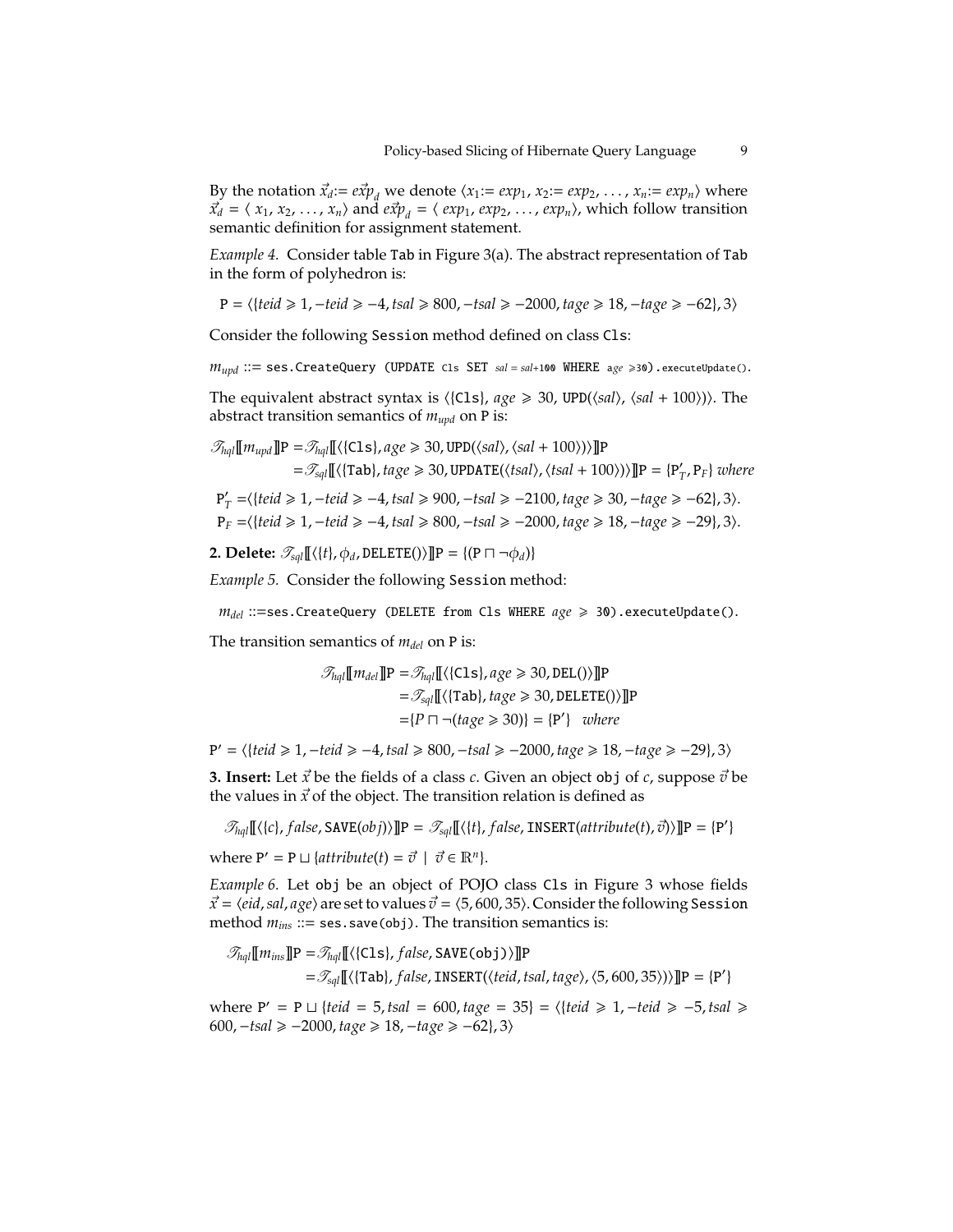| 1.  | class service {                                            |                           |  |  |  |  |  |
|-----|------------------------------------------------------------|---------------------------|--|--|--|--|--|
|     | public static void main(String arg[]){<br>2.               |                           |  |  |  |  |  |
| 3.  | Configuration cfg =new Configuration();                    |                           |  |  |  |  |  |
| 4.  | cfg.Configuration("hibernate.cfg.xml");                    |                           |  |  |  |  |  |
| 5.  | Session ses $=(cfg.buildSessionFactory())$ .openSession(); |                           |  |  |  |  |  |
| 7.  | $int i = (new Scanner(System.in)).nextInt();$              | teid<br>tsal              |  |  |  |  |  |
| 13. | $if(i == 2)$                                               | 1200                      |  |  |  |  |  |
| 14. | int $id_v = getparam();$                                   | 2<br>600                  |  |  |  |  |  |
| 15. | int $sal_v = getparam();$                                  | 3<br>1000                 |  |  |  |  |  |
| 16. | int $r_1$ = (ses.createQuery("UPDATE emp e SET e.sal=      | 2500<br>4                 |  |  |  |  |  |
|     | e.sal+:xsal WHERE e.eid=:xid").setParameter("xsal",sal_v)  |                           |  |  |  |  |  |
|     | .setParameter("xid",id_v)).executeUpdate();}               | 5<br>1600                 |  |  |  |  |  |
| 17. | $if(i == 3)$                                               | (b) Slice of temp $w.r.t$ |  |  |  |  |  |
| 18. | int $id_v = getparam();$                                   |                           |  |  |  |  |  |
| 19. | int $r_2$ = (ses.createQuery("DELETE from emp e WHERE      | $\psi_1$                  |  |  |  |  |  |
|     | e.eid=:xid").setParameter("xid",id_v)).executeUpdate();}   |                           |  |  |  |  |  |
| 21. | $ses.close():$ }}                                          |                           |  |  |  |  |  |
|     | (a) Slice of Prog $w.r.t \psi_1$                           |                           |  |  |  |  |  |

Fig. 4: Syntax-based Slice  $w.r.t. \psi_1$ .

**4. Select:** The select operation does not modify any information in a polyhedron. Therefore, the transition relation is defined as:

$$
\mathcal{T}_{\text{sql}}[\![\mathbf{T},\phi_d,\text{SELECT}\!(f(\vec{\text{exp}}'_{d}),\ \vec{r(\vec{\text{h}}(\vec{x}_d)}),\ \phi'_d,\ g(\vec{\text{exp}}_d)\!]\!] \mathbf{P} = \{\mathbf{P}\}\
$$

## **5 Illustration on the running example**

Let us illustrate our proposed approach on the running example (Figure 1) in section 2.

*Syntax-based Slicing.* The backward slice of Prog  $w.r.t. \psi_1$  is depicted in Figure 4. This is done by traversing the syntax-based dependence graph (Figure 2) in backward direction *w.r.t*. the slicing criteria  $\langle 21, {sal, age, maxsl} \rangle$ . Observe that the sliced-database on which the slice performs its computation, is a part of the original database. This has crucial role in data-provenance applications.

Semantic-based Slicing. The initial polyhedron<sup>5</sup> corresponding to the database dB (Figure 1(b)) is P*dB* = h{*teid* > 1,−*teid* > −5, *tsal* > 600,−*tsal* > −2500, *tage* > 20, -tage ≥ -45}, 3). The pictorial representation is shown in Figure 5(a).

The abstract syntax of Session methods *msel*, *mupd* and *mdel* at program points 10, 16, 19 respectively in Prog are:

 $m_{sel} ::= \langle C, \phi, \text{OP} \rangle$  where  $C = \{\text{emp}, \text{Job}\}, \phi = \{eid = jobid, \text{eid} = id\_v\},$ 

 $OP = SEL(f(ex\vec{p}'), r(\vec{h}(\vec{x})), \phi', g(e\vec{x}p) \rangle = SEL(id, ALL(id(jname)), true, id) \rangle,$ 

and *id* denotes identity function.

 $m_{upd} ::= \langle \{emp\}, \{eid = id_v\}, \text{UPD}(\langle sal \rangle, \langle sal + sal_v\rangle) \rangle$  $m_{del} ::= \langle \{\text{emp}\}, \{eid = id_v\}, \text{DEL}(\rangle \rangle)$ 

The transition semantics on  $P_{dB}$  are:

<sup>&</sup>lt;sup>5</sup> For the sake of simplicity, we consider the polyhedron in the space involving only three attributes *teid*, *tsal* and *tage*.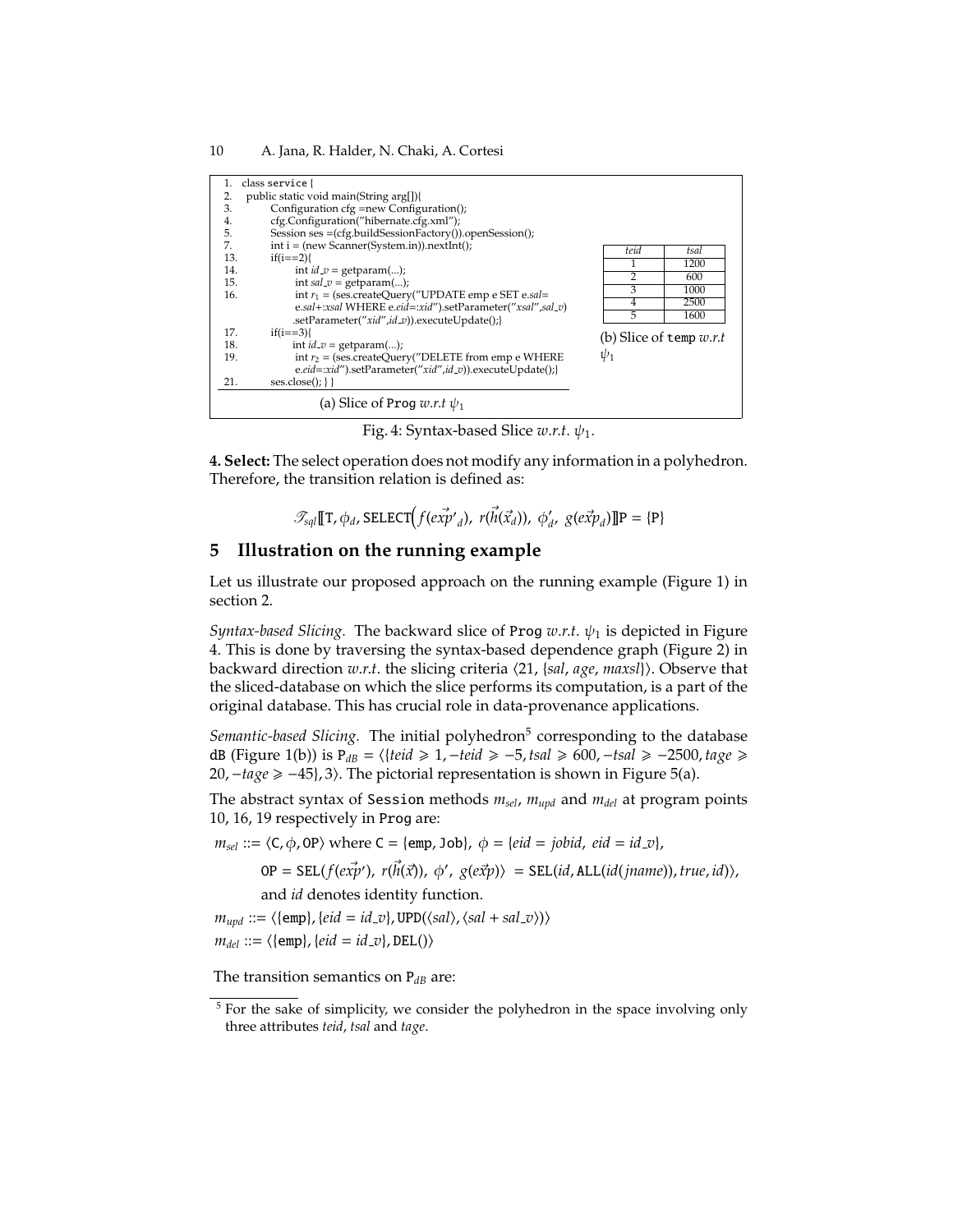

Fig. 5: Polyhedra representation of temp on various operation (*msel*,*mudp*,*mdel*).

 $\mathscr{T}_{hql}$ [ $[m_{sel}]$ ] $P_{dB}$  $=\mathcal{T}_{hqI}[\Gamma(\{emp, Job\}, \{eid = jobid, \text{eid} = id_v\}, \text{SEL}(id, ALL(id(jname)), \text{true}, id))]\mathbb{P}_{dB}$ =T*sql*[[h{temp, tjob}, {*teid* = *tjobid*, *teid* = *tid v*}, SELECT(*id*, ALL(*id*(*tjname*)), *true*, *id*)i]]P*dB*  $=$ { $P_{dB}$ }

Note that, select operation does not change the database, hence the polyhedron remains unchanged (see Figure 5(b)).

$$
\mathcal{F}_{hql}[\![m_{upd}]\!] = \mathcal{F}_{hql}[\![\langle \{\text{emp}\}, \{eid \ge id\_v\}, \text{UPD}(\langle sal \rangle, \langle sal + sal\_v \rangle) \rangle] \!] \mathbf{P}_{dB}
$$
\n
$$
= \mathcal{F}_{sql}[\![\langle \{\text{temp}\}, \{teid \ge id\_v\}, \text{UPDATE}(\langle tsal \rangle, \langle tsal + sal\_v \rangle) \rangle] \!] \mathbf{P}_{dB}
$$
\n
$$
= \{\mathbf{P}'_T, \mathbf{P}_F\} \quad where
$$
\n
$$
\mathbf{P}_T = \mathbf{P}_{dB} \sqcap \{teid \ge id\_v\}
$$
\n
$$
\mathbf{P}'_T = \mathcal{F}_{sql}[\![\{tsal := tsal + sal\_v\}]\!] (\mathbf{P}_T)
$$
\n
$$
= \langle \{teid \ge 1, -teid \ge -5, \, tag \ge 20, -tage \ge -45, \, tsal \ge 600\}, \, 3 \rangle.
$$
\n
$$
\mathbf{P}_F = \{\mathbf{P}_{dB} \sqcap \neg (teid \ge id\_v)\} = \{\mathbf{P}_{dB}\}
$$

Note that, since the updation of *tsal* depends on run-time input, we projectout the upper bound of the attribute from the set of restraints in  $P'_1$  $T$ <sup>*I*</sup> in order to guarantee the soundness. The polyhedron representation of P'*<sup>T</sup>* is shown in Figure 5(c). Also note that,  $P_F$  is sound-approximated by disregarding the effect of " $teid = id_v$ " as it depends on run-time input.

$$
\mathcal{T}_{hql}[\![m_{del}]\!] = \mathcal{T}_{hql}[\![\langle \{\text{emp}\}, \{eid = id\_v\}, \text{DEL}()]\!] \mathbf{P}_{dB}
$$

$$
= \mathcal{T}_{sql}[\![\langle \{\text{temp}\}, \{teid = id\_v\}, \text{DELETE}()]\!] \mathbf{P}_{dB} = \{\mathbf{P}_{dB}\}
$$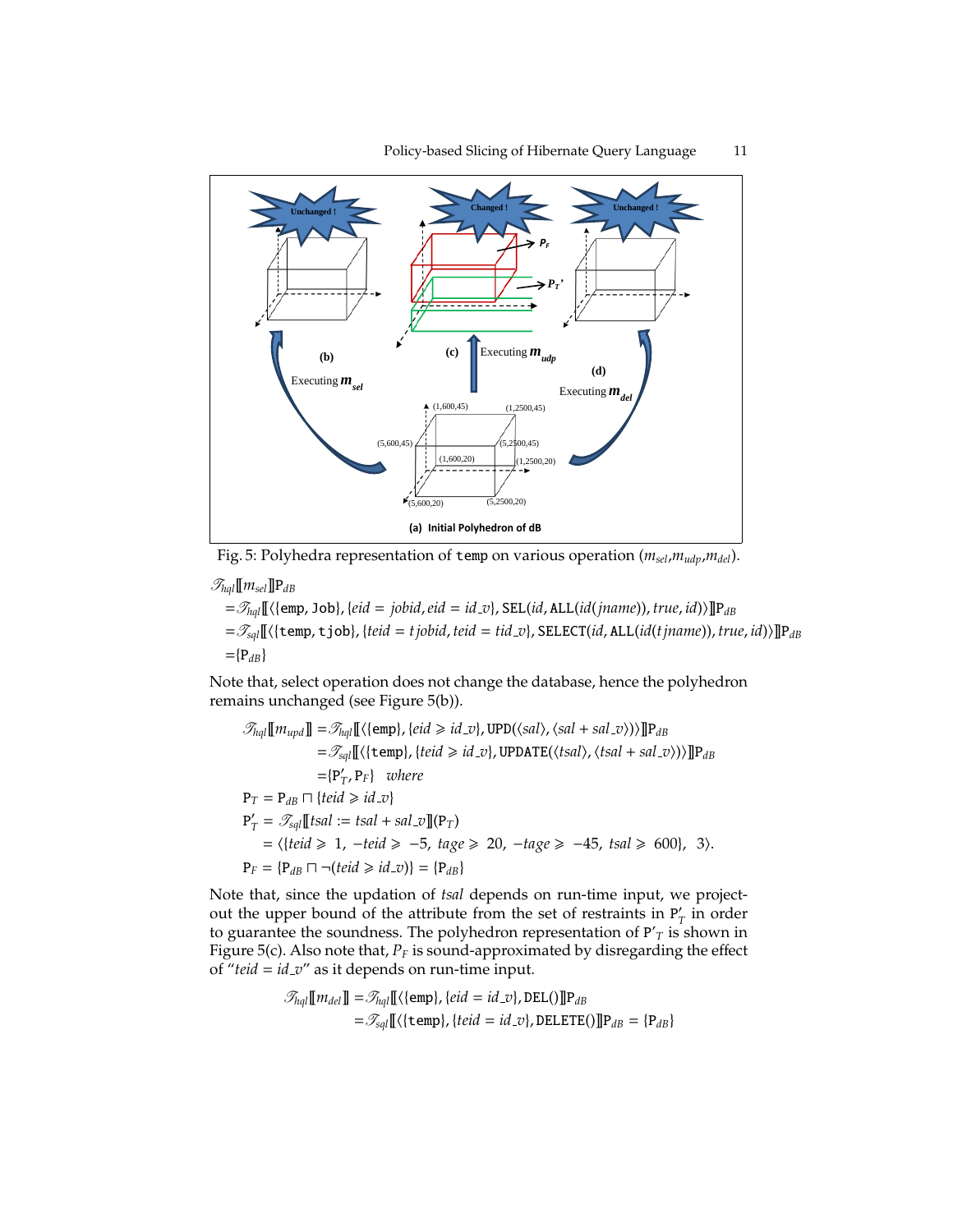Note that, the semantics of *mdel* is sound-approximated by disregarding the effect of "*teid* = *id v*" as it depends on run-time input (see Figure 5(d)).

|     | 1. class service {                                                                  |
|-----|-------------------------------------------------------------------------------------|
|     | public static void main(String arg[]){                                              |
| 3.  | Configuration cfg =new Configuration();                                             |
| 4.  | cfg.Configuration("hibernate.cfg.xml");                                             |
| 5.  | Session ses = (cfg.buildSessionFactory()).openSession();                            |
| 7.  | $int i = (new Scanner(System.in)).nextInt()$ ;                                      |
| 13. | $if(i == 2)$                                                                        |
| 14. | int $id_v = getparam();$                                                            |
| 15. | int $sal_v = getparam();$                                                           |
| 16. | int $r_1$ = (ses.createQuery("UPDATE emp e SET e.sal=e.sal+:xsal WHERE e.eid=:xid") |
|     | .setParameter("xsal",sal_v).setParameter("xid",id_v)).executeUpdate();}             |
| 21. | $ses.close():$ }}                                                                   |
|     |                                                                                     |

Fig. 6: Semantics-based slice of Prog  $w.r.t \psi_1$ 

Observe that the initial polyhedron of dB is covered by the polyhedron representing  $\psi_1$ . This can verified by performing the operations, e.g. interaction, emptiness checking, etc. on the polyhedra domain. Therefore, initially  $\psi_1$  is satisfied by dB. The abstract semantics-based analysis proves that *mdel* does not change the initial polyhedron P*dB* (see Figure 5). Therefore it is semantically irrelevant *w.r.t.*  $\psi_1$ . The semantics-based slice is shown in Figure 6 which disregards the semantically irrelevant statements  $w.r.t. \psi_1$ , yielding to a slice more accurate than the syntax-based one (Figure 4).

#### **6 Conclusion**

In this paper, we introduce a policy-based slicing of Hibernate Query Language where the policies are defined on persistent objects, rather than transient objects. We extend the Class Dependence Graph (ClDG) [16] of object-oriented languages to the case of HQL, and propose a refinement of dependence graph for removing false dependences by analyzing programs in relational or nonrelational abstract domains by following the Abstract Interpretation framework.

Our approach is comparable with conditioned slicing and specificationbased slicing (several variants exist,*e*.*g*.precondition−, postcondition−, contract−, assertion−based, etc.) [3]. The method defined for finding a conditioned slice is to use symbolic execution and reject infeasible paths based on the constraints defined by the first order logic equations. Specification-based slicing approach is proposed based on the axiomatic semantics (weakest precondition or strongest postcondition computations) in program verification. All these approaches use SMT solver which has exponential complexity [15]. Our proposal is based on the semantic analysis in an abstract domain following the Abstract Interpretation framework. The framework allows to perform analysis in a relational or non-relational abstract domain based on the properties of interest. Analysis in the domain of polyhedra uses Linear Problem Solver [1]. Although in some cases the worst-case computational complexity in polyhedron domain is exponential [14, 18], but there is an opportunity to chose another less costlier weakly relational domains such as the domain of octagons [19].